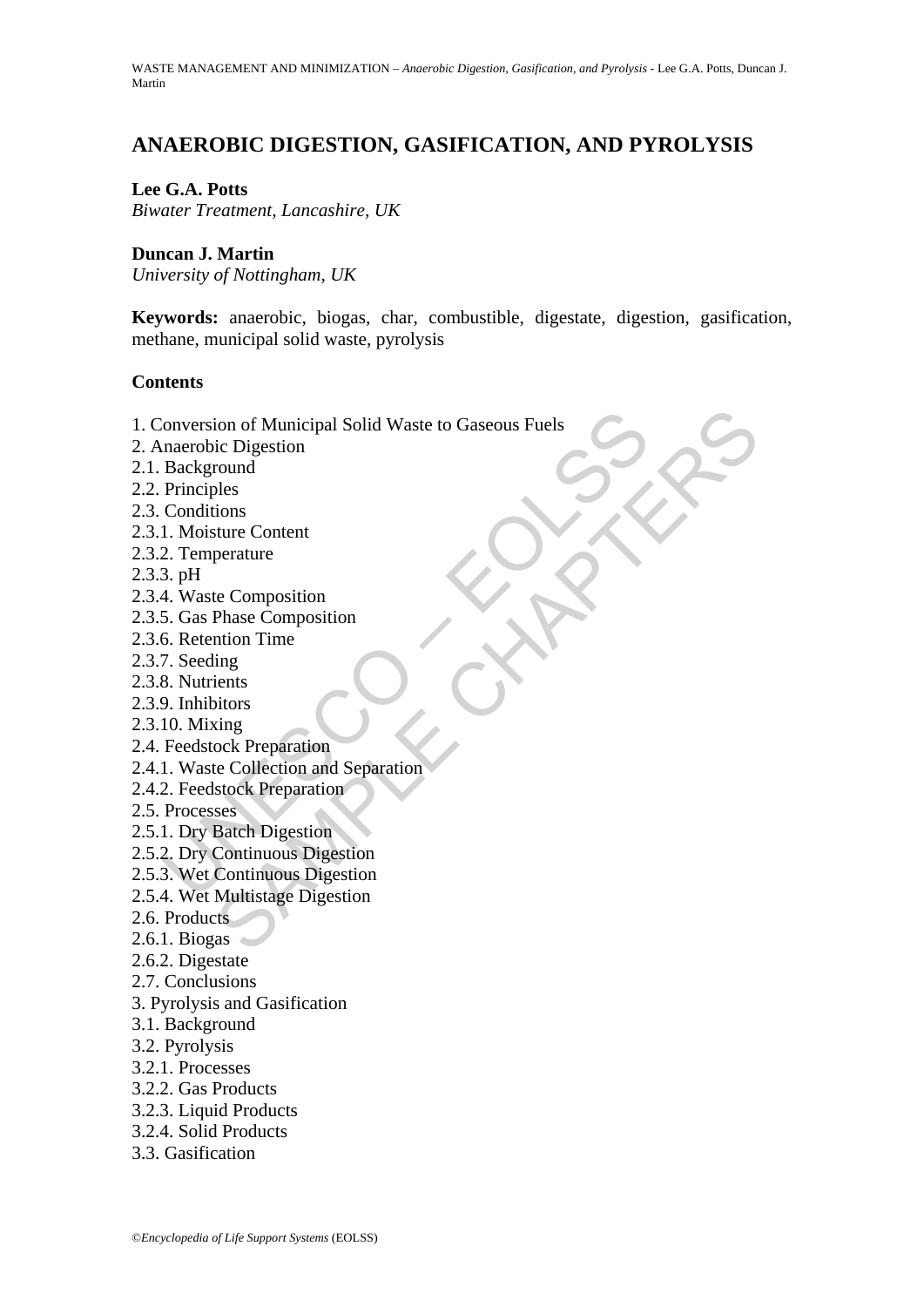3.3.1. Processes 3.3.2. Products 3.4. Combined Processes 3.5. Conclusions Acknowledgements Glossary Bibliography Biographical Sketches

#### **Summary**

W) as a very low-grade fuel and also costly cleaners for the flu economic at large scales. This heightens local objections to the mds haulage distances. However, there are alternative methods of the cleaner and suitable fo a very low-grade fuel and also costly cleaners for the flue gas, so they<br>a very low-grade fuel and also costly cleaners for the flue gas, so they<br>mic at large scales. This heightens local objections to their construction<br>u Incinerators for municipal solid waste can be used for electricity generation or space heating. However, they need complex burners to handle unsorted municipal solid waste (MSW) as a very low-grade fuel and also costly cleaners for the flue gas, so they are only economic at large scales. This heightens local objections to their construction and extends haulage distances. However, there are alternative methods of utilizing MSW as an energy source, by converting the organic fractions to gaseous or liquid fuels. These may be cleaner and suitable for a wider variety of uses. They require a sorted feedstock, which is best provided by separation at source but they can be applied to an organic fraction separated from mixed wastes. Plants may also be smaller and less intrusive, especially with source separation, so better suited to smaller towns. The methods of conversion fall into two broad categories, microbial and physical/chemical. The former use anaerobic digestion, a slow process best suited to kitchen and garden wastes, which consumes little or no energy and conserves much of the complex organic matter, of potential value as a soil conditioner. The latter rely on fast thermal treatments, such as pyrolysis and gasification, which can convert all organic matter, including paper, wood, and synthetic polymers, to simple products. These processes may yield more energy but the net yield is reduced by the energy consumed in the process. Although all three processes are well established for other feedstocks, their application to MSW remains under development and few full-scale plants have accumulated a long period of operating experience.

#### **1. Conversion of Municipal Solid Waste to Gaseous Fuels**

The stabilization of MSW can be combined with the generation of energy through its partial conversion to a gaseous fuel, by such processes as anaerobic digestion, pyrolysis, or gasification. In the first of these, the organic fraction of MSW is slowly digested by microorganisms under anaerobic conditions. The products are a methane-rich biogas and a solid digestate, which can be used as a compost or soil conditioner after maturation. The alternative thermal treatments, pyrolysis and gasification, also yield fuel gases and are much faster. The liquid products can be used as chemical feedstock or as fuels, while the solid char remaining can also be used a low-grade fuel. The distinction between them is that pyrolysis takes place in the absence of air, and so requires an energy input to reach the high temperatures required, while gasification achieves a similar effect by partial combustion of MSW with a restricted supply of oxygen.

All these processes use wastes as a source of renewable energy. It may therefore be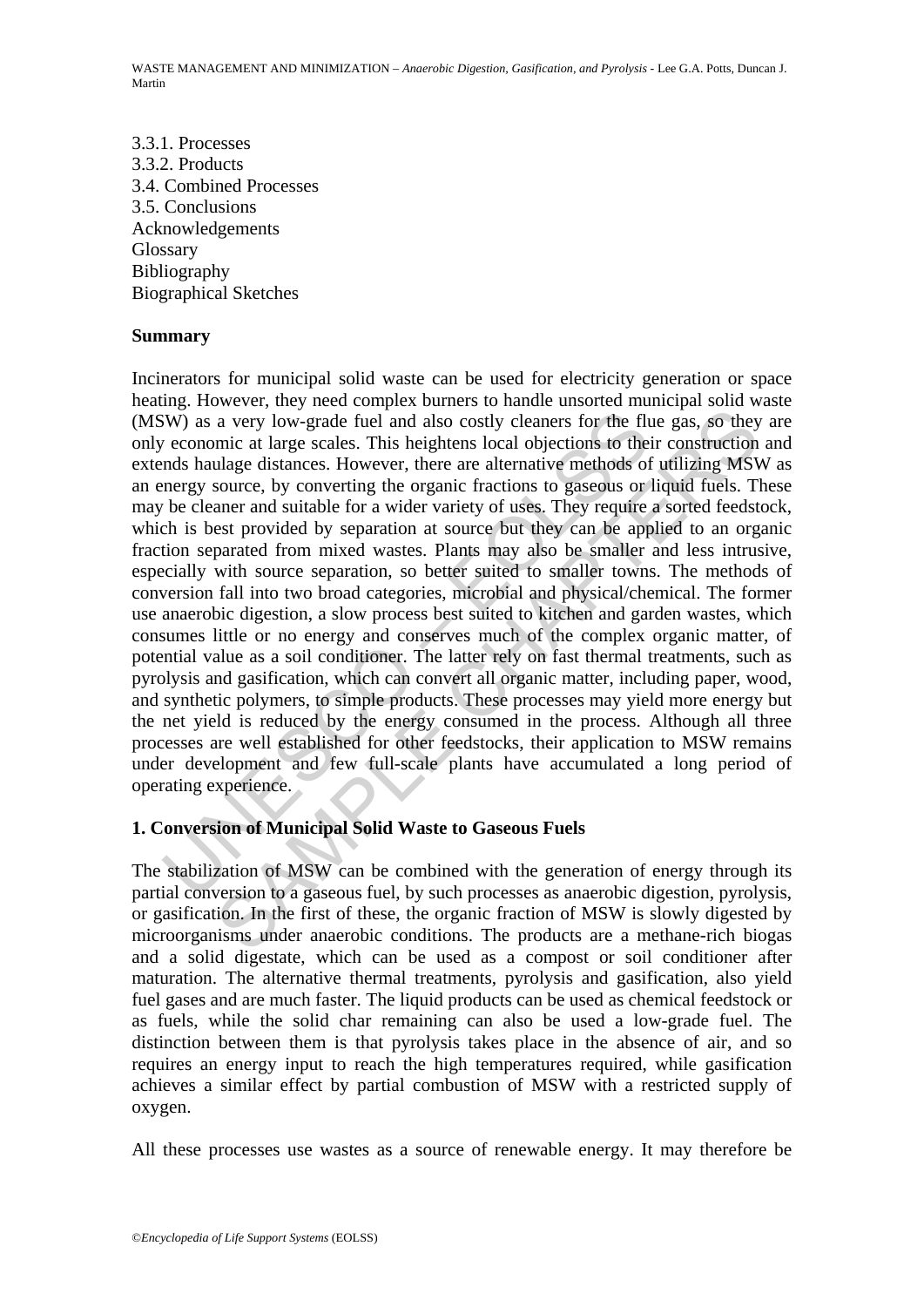misleading to ameliorate the public image of incinerators by referring to them as "Waste to Energy" (WtE) or "Energy from Waste" (EfW) plants. "Energy Recovery Incinerator" would be a more accurate title.

### **2. Anaerobic Digestion**

## **2.1. Background**

The main biological treatment methods for MSW are aerobic composting and anaerobic digestion (AD). Each relies upon the action of a diverse group of microorganisms to stabilize the waste but a fundamental difference between the two processes is the presence or absence of oxygen. Aerobic composting, which is not further discussed here, produces no fuel and, as it requires active aeration to reach maximal reaction rates, it is a net energy consumer. However, it is faster than AD and breaks down more of the organic matter.

ext energy consumer. However, it is faster than AD and breaks<br>mic matter.<br>erobic digestion is a natural biological decomposition proce<br>gen-free conditions. It involves the conversion of organic matter ten-<br>enerate a gaseou by consumer. However, it is faster than AD and breaks down more of<br>tter.<br>digestion is a natural biological decomposition process that occur-<br>e conditions. It involves the conversion of organic matter by microorgani<br>a gaseo Anaerobic digestion is a natural biological decomposition process that occurs in oxygen-free conditions. It involves the conversion of organic matter by microorganisms to generate a gaseous product, known as "biogas," leaving a stabilized solid product, known as "digestate." It occurs in some natural environments, such as sediments and marshlands and also in the digestive tracts of ruminants and termites. Methane is generated from all these sources. However, suitable conditions can also be created artificially, in landfills and digestion plants. AD has been used for over 100 years in sewage treatment to stabilize waste sludges and more recently to treat selected farm and industrial wastes.

Modern landfills also develop anaerobic conditions, due to the depth and compaction of the waste, so they generate a biogas known as "landfill gas." The feedstock is usually unsorted MSW, often mixed with industrial, construction, and other wastes. Stabilization is very slow and little process control is possible. Recent experiments with leachate recycle, in the "flushing bioreactor" landfill, suggest that considerable acceleration might be feasible. Proof of this concept in long-term large-scale trials is eagerly awaited. However, the conditions in landfills differ widely from those in digesters, so this discussion will be restricted to the latter.

Anaerobic digestion first became of interest in the 1970s, as a means of stabilizing MSW and also as a renewable energy source, following the "energy crises" of this period. More recent drivers include the increasing levels of MSW generation and the problems associated with landfilling, such as biogas migration and groundwater pollution. The many years of experience developed from sewage sludge and farm waste digestion led naturally to development work on AD and it is now an established, reliable treatment for MSW. In 1999, there were more than 50 full-scale operational plants, mostly in Europe, with a combined annual treatment capacity of over one million tonnes. The first large-scale plant for AD of MSW was, however, built in Florida (USA). It was known as the "RefCoM project" (Refuse Converted to Methane) and ran intermittently from 1978 to 1985. Much operating information was determined in this pioneering work, which formed a basis for future developments. Among the major problems encountered were waste preparation and the use of mechanical stirrers. The plant was fed between 6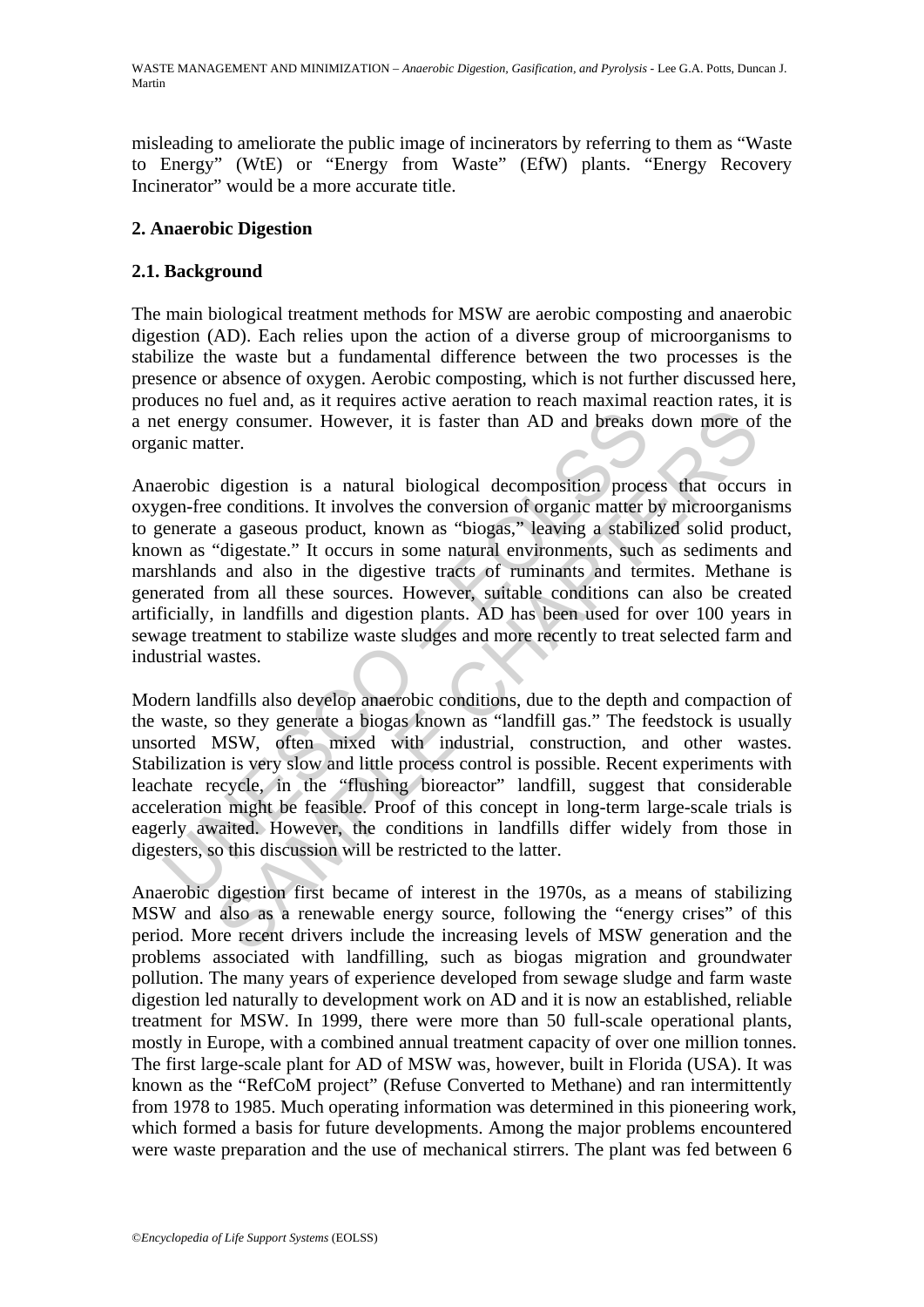and 18 tonnes per day of sorted and shredded MSW mixed with sewage sludge, giving a dry solids content of 2.7–6.3%. (Feed concentrations were limited by the use of mechanical stirring.) Biogas production was  $1300-3500$  m<sup>3</sup>/d, with average methane content of 53%. A residence time of 6–26 days gave a volatile solid reduction of about 75%.

rated in the mesophilic temperature range. The biogas produ<br>at a metally per cubic meter of reactor volume. Another early European p<br>anCo process (Dry Anaerobic Composting) operated in Ghent (Be<br>process also used high-soli In the mesophilic temperature range. The biogas production was 4.4<br>cubic meter of reactor volume. Another early European pilot plant using<br>cocess (Dry Anaerobic Composting) operated in Ghent (Belgium, from 1<br>is sa slao use This was followed by many pilot scale plant investigations in Europe. For example, research trials were conducted using the Valorga process on a  $5 \text{ m}^3$  pilot plant in Montpellier, France. This plant utilized food waste from MSW. A larger pilot plant in La Buisse (France), treated around 8000 tonnes per year. The waste entering this facility was initially crushed and screened to remove some of the nonbiodegradable materials, which also created a particle size more suitable for degradation. Instead of slurried feed, this process was fed with moist solids, giving a solids content of around 30%. It operated in the mesophilic temperature range. The biogas production was 4.4–5.0 m<sup>3</sup>/day per cubic meter of reactor volume. Another early European pilot plant using the DrAnCo process (Dry Anaerobic Composting) operated in Ghent (Belgium), from 1984. This process also used high-solids digestion but in the thermophilic temperature regime. These trials exemplify the two major strands in AD process development. "Wet" (or low solids) processes are similar to the AD systems utilized in wastewater treatment and need a slurried feed, with a total solids content of up to 10%. "Dry" (or high solids) processes such as DrAnCo and Valorga, use a feed of moist solids at 30–40% TS. All can achieve waste stabilization within 20 days.

The advantages of AD over incineration include:

- (a) lower emissions of carbon dioxide (because some complex compounds are not digested)
- (b) conservation of these complex organics as a potential soil conditioner
- (c) easy treatment of the "wet" fraction of MSW (which is problematical in incineration)
- (d) elimination of odors (AD plants are fully enclosed)
- (e) no production of such toxic products as dioxins

It is also important to recognize that, when biogas is utilized as a renewable fuel, the combustion of its methane content makes no net addition to carbon dioxide emissions. This is because the combustion of the fossil fuel it replaces would generate at least as much carbon dioxide.

Compared with landfill, its advantages include process acceleration and the elimination of biogas emissions and leachate escapes. Compared with composting*,* it uses much less land and energy and does not generate smells and fungal spores.

However, AD has some disadvantages:

- (a) It is slow, so it needs large, costly digesters (capital costs for composting are much lower)
- (b) Material handling and preparation problems can arise
- (c) Wastewater treatment can be costly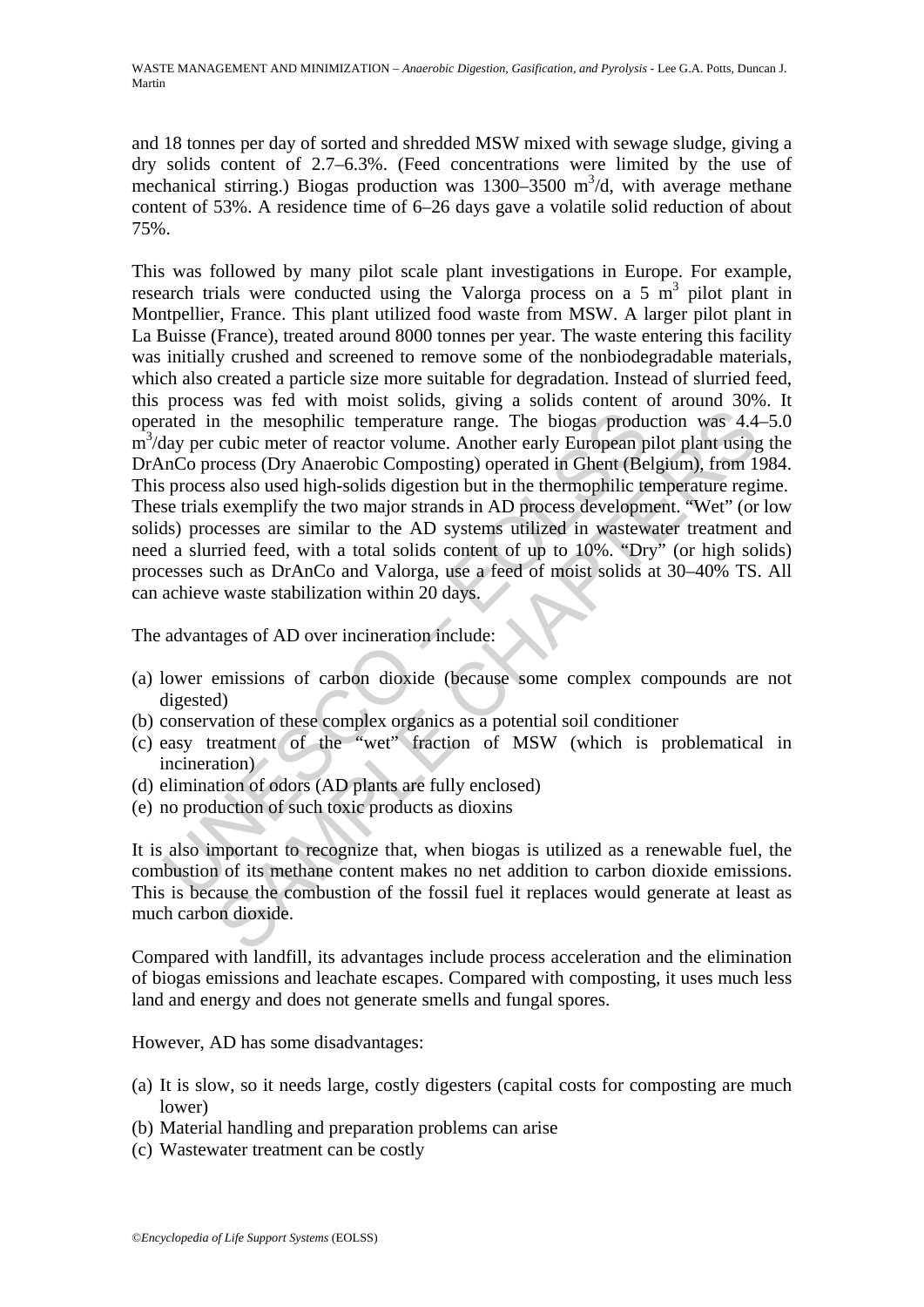- (d) The need for separate treatment of the nonbiodegradable materials imposes additional costs
- (e) The digestate is often of poor quality, unsuitable for sale as a compost

#### **2.2. Principles**

In an oxygen-free environment, a consortium of microorganisms convert most organic materials to bioga*s*, a carbon dioxide and methane mixture, containing 55–70% methane. Bacteria conduct the majority of the biochemical processes in AD. Four successive phases can be identified: hydrolysis, acidogenesis, acetogenesis, and methanogenesis, each being generally conducted by a different group of bacteria. Some of the microorganisms have a symbiotic dependence on others for metabolic intermediates, so the relationships between these groups are very complex. Acidogenesis is a relatively fast reaction but all the other three steps can be very slow. The conditions and the composition of the waste may determine which of them is rate controlling: different authorities have proposed all three.

In hydrolysis, extracellular microbial enzymes convert the insoluble polymeric materials in the waste (polysaccharides, proteins, and lipids) into simple sugars, amino acids, and fatty acids. These soluble products can be transported into the microbial cells as substrates, so the remaining steps are intracellular. Hydrolysis may be the rate-limiting step in the overall process for some wastes and its rate depends upon such factors as temperature, pH, inhibition, substrate availability, and bacterial population.

reaction but all the other three steps can be very slow. The oposition of the waste may determine which of them is rate co<br>orities have proposed all three.<br>ydrolysis, extracellular microbial enzymes convert the insoluble p In the unit of the most mean the steps can be very slow. The conditions and<br>an of the waste may determine which of them is rate controlling: difference proposed all three.<br>
is, extracellular microbial enzymes convert the i Acidogenesis converts these simple molecules to a mixture of volatile fatty acids plus carbon dioxide and hydrogen. The proportion of the different substrates generated by acidogenesis depends upon conditions, which also affects which bacterial species are dominant. Most of the acids formed cannot be utilized as substrates by the methanogenic bacteria, the only exceptions being formic and acetic acids. This highly exothermic step yields the energy utilized in the endothermic steps of hydrolysis and acetogenesis.

Acetogenesis then converts the larger volatile fatty acids (for example, propionic, butyric, and valeric acids) to acetic acid, carbon dioxide, and hydrogen, all of which can be utilized in methanogenesis. The acetogenic phase is energetically coupled to the following methanogenic phase.

The methanogenic bacteria are obligate anaerobes, severely inhibited by traces of oxygen. They are not closely related to the more familiar kinds of microorganisms and are believed to be survivors of the earliest living organisms. They evolved before photosynthesis created the atmosphere we have today, which is toxic to them, so they can thrive only in anaerobic environments, such as the depths of boggy soils and marshes, in the sediments at the bottoms of lakes, and in the guts of animals. However, within these ecological niches, they are common.

They can utilize only a few substrates*,* which include formic and acetic acids, carbon monoxide, carbon dioxide, hydrogen, and methylamine. About 70% of the methane produced is formed by "acetoclastic" bacteria, which simply split the acetic acid molecule. Most of the rest is produced by "hydrogentrophic" methanogens, which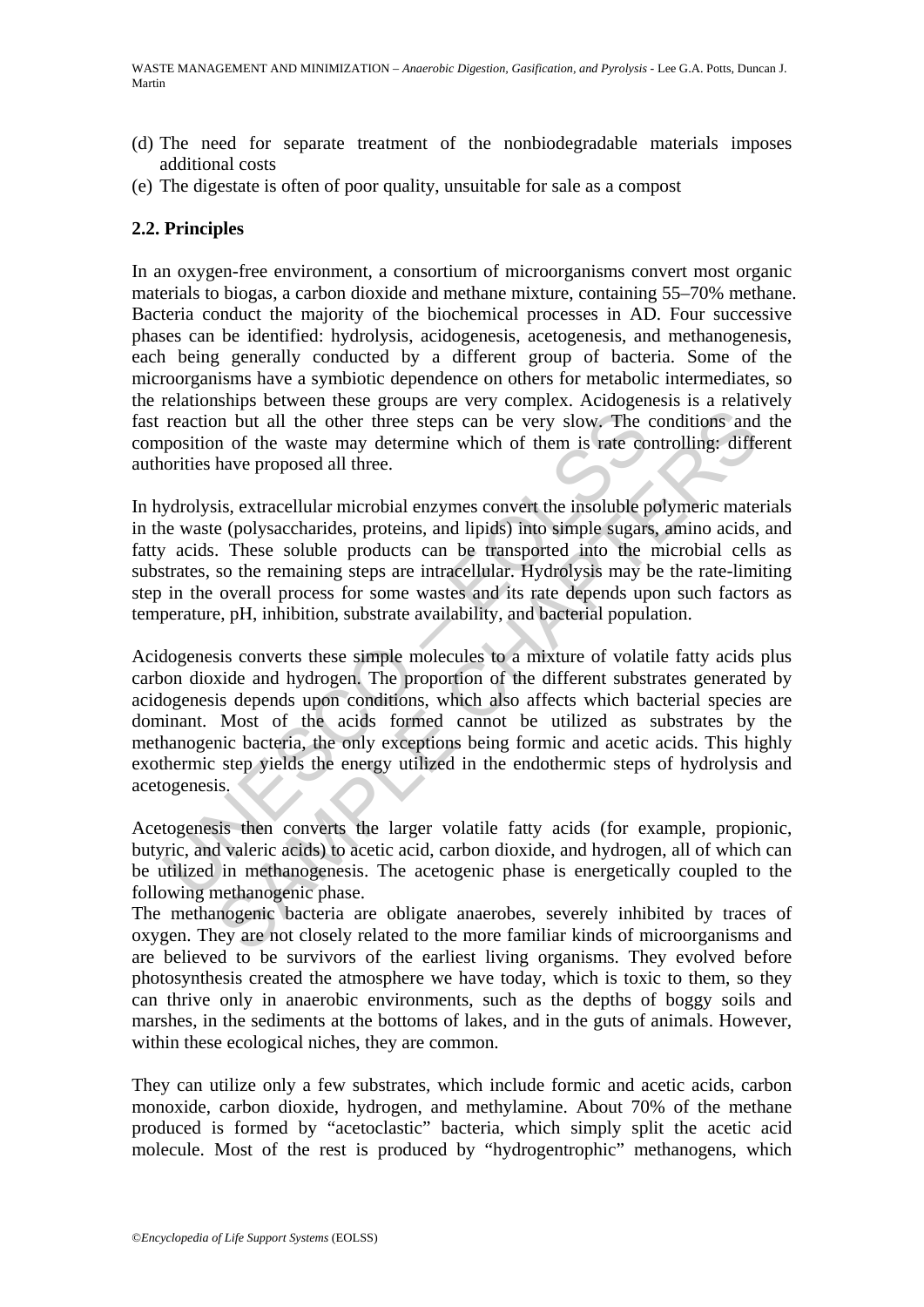combine hydrogen with carbon dioxide. Neither reaction is highly exothermic, so the energy yield is low and growth is very slow. These major reactions can be written as:

$$
CH3COOH = CH4 + CO2
$$
 (1)

$$
CO2 + 4H2 = CH4 + 2H2O
$$
 (2)

The AD environment is extremely complex and competitive. Other bacterial groups are also involved and a balance between them is essential. The sulfate-reducing bacteria may for example compete with the methanogenic bacteria for substrates. Under most conditions, natural processes commonly establish a viable balance but AD is consequently sensitive to any rapid changes which might upset this equilibrium.

#### **2.3. Conditions**

Successful AD requires the careful control of conditions in the digester.

#### **2.3.1. Moisture Content**

Moisture content is considered to be one of the most important factors affecting waste stabilization. Moisture may aid digestion by:

- controlling cell turgidity;
- reacting, in polymer hydrolysis;
- solubilizing and transporting nutrients, intermediates, products, inhibitors, enzymes and microorganisms;
- by modifying the shapes of enzymes and other macromolecules; and
- by exposing more of the waste surface to microbial attack.

**Conditions**<br> **Conditions**<br> **Conditions**<br> **Conditions**<br> **Conditions**<br> **Conditions**<br> **Condition**<br> **Condition**<br> **Condition**<br> **Condition**<br> **Condition**<br> **Conditions**<br> **Conditions**<br> **Conditions**<br> **Conditions**<br> **Conditions**<br> **Co EXECUTE:**<br> **SAD requires the careful control of conditions in the digester.**<br> **Stature Content**<br> **Stature Content**<br> **Stature may aid digestion by:**<br> **I.** Moisture may aid digestion by:<br>
In going cell turgidity;<br>
in going The moisture content of raw MSW varies with waste composition, climatic conditions, and collection methods but is usually 20–30%, too low for efficient AD. Raising the moisture content of an anaerobic digester increases generation of methane. Studies have shown that the minimum moisture content is 36% for a mechanically mixed, mesophilic digester fed with the putrescible fraction of MSW. Water must therefore be added, usually in the form of recycled leachate or an aqueous waste, such as sewage sludge. However, the addition of excess water can lead to greater capital and operating costs due to the larger digester volume required and may complicate handling of the waste and digestate.

#### **2.3.2. Temperature**

AD can proceed in three temperature ranges:

- cryophilic, less than 20 °C (very slow, so rarely used for digestion of MSW);
- mesophilic, 20–45  $\degree$ C (35  $\degree$ C is generally used for mesophilic operation); and
- thermophilic, above 45  $\degree$ C (55  $\degree$ C is generally used for thermophilic operation)

Although digestion is faster in the thermophilic range, much of the biogas is used to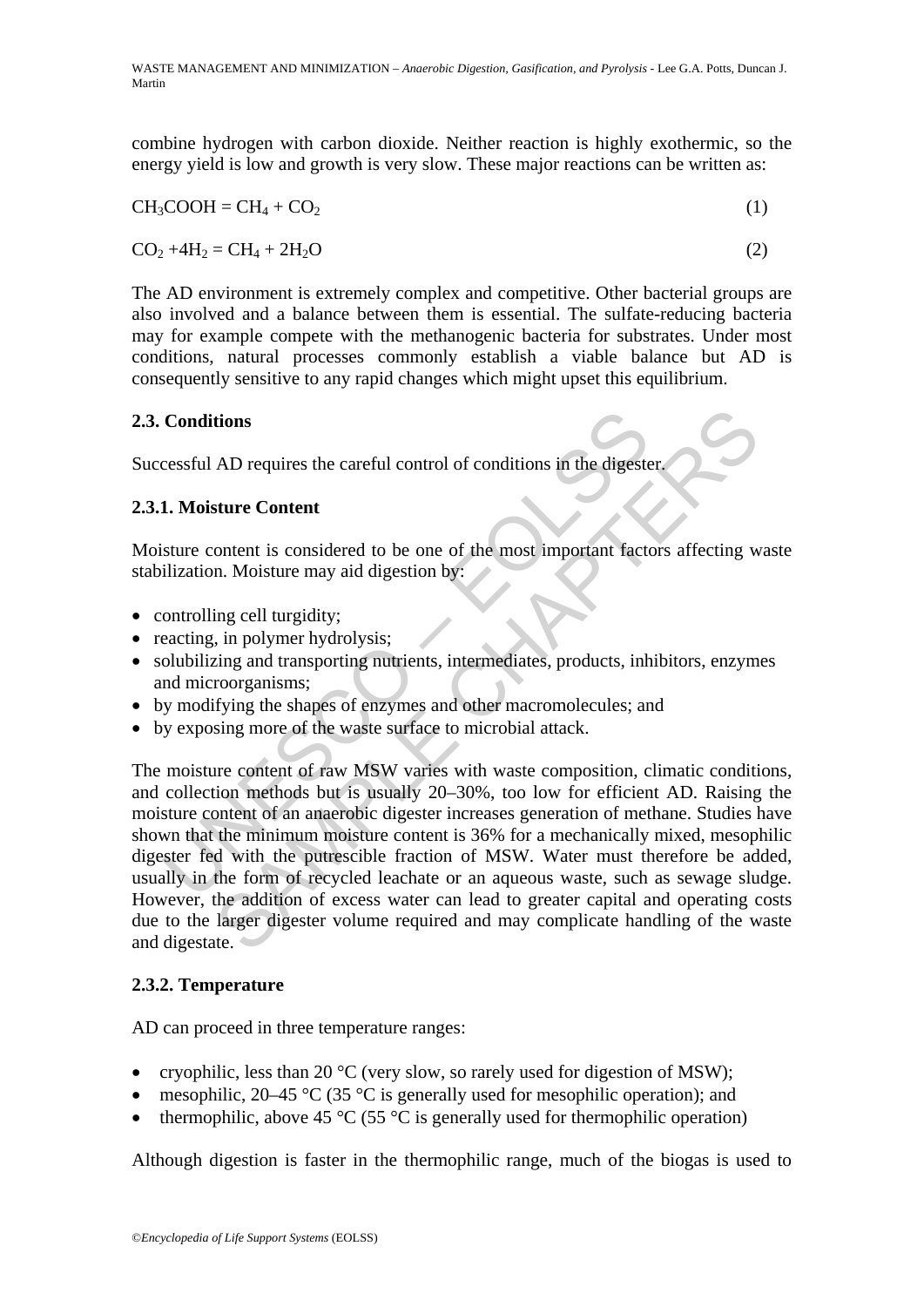heat the digester. The process is also less stable, as the microbial population is less diverse. Mesophilic operation is therefore most common. The exact optimum temperature might vary with waste composition and digester design but the temperatures must be kept constant to maintain constant biogas production. External heating is usual in wet digestion. A proportion of the digester contents may be recycled and mixed with the feedstock, then passed through an external heat exchanger for heating to digester temperature.

Some recent AD processes include a pasteurization step, in response to tighter standards for pathogen levels in composts. National standards vary but may specify permissible thermal regimes, as well as maximum counts of key species in the finished compost. Generally, there are three design approaches. The first involves pasteurizing the waste prior to digestion, so it might enter the digester at 70 °C or above, eliminating the need for heating. The second relies on thermophilic digestion, which can achieve pasteurization at 55 °C if the retention time is long enough. In each of these methods, additional fuel may be needed to supplement the biogas generated by the process. The third method uses aerobic composting of the digestate. Aerobic biological processes are highly exothermic, so can achieve temperatures high enough to kill pathogens, while also stabilizing and sweetening the digestate.

## **2.3.3. pH**

The three parameters alkalinity, acidity, and pH are closely related so will be considered together. They combine to indicate the state of the in AD process, so it is important to check them regularly. If methanogenesis fails to utilize the volatile fatty acids (VFAs) as they are formed, a biochemical imbalance develops. VFAs then accumulate and progressively inhibit methanogenesis, until it stops completely.

heating. The second relies on thermophilic digestion, we<br>
neurization at 55 °C if the retention time is long enough. In each<br>
tional fuel may be needed to supplement the biogas generated b<br>
nethod uses aerobic composting g. The second relies on thermophilic digestion, which can ach<br>ion at 55 °C if the retention time is long enough. In each of these meth<br>fuel may be needed to supplement the biogas generated by the process.<br>thermic, so can The VFA concentration is thus an important indication of stability, as high levels can indicate such an imbalance. A low pH usually occurs with high VFA levels but if there is enough alkalinity available the acids may be buffered. Buffering agents, such as calcium carbonate, may be added. However, buffering can be provided by the reaction of ammonium ions with bicarbonate ions to form ammonium bicarbonate, so much of the buffering capacity is due to the high solubility of the ammonia and carbon dioxide generated by the process. An alkalinity of greater than 500 mg/l is an indication of good buffering capacity.

High VFA levels can occur for many reasons, such as: overloading, inhibition, poor mixing, nutrient shortage, variations of temperature, or other conditions, or an excessive loss of bacteria in the discharge. A VFA level above 500 mg/l is detrimental. The optimum pH level is different for each bacterial group in AD, but the methanogenic bacteria are the most susceptible to the acidic conditions that tend to arise. A narrow range of 6.8–7.5 is optimal for methanogenesis and there is little reaction below 6.4.

#### **2.3.4. Waste Composition**

Only the biodegradable fraction of MSW can be stabilized in AD. MSW typically contains 40–50% cellulose, 10–15% lignin, 5–12% hemicellulose, 4–5% lipids, and 2% protein. Kitchen waste is readily biodegradable and is ideal as AD feedstock. Some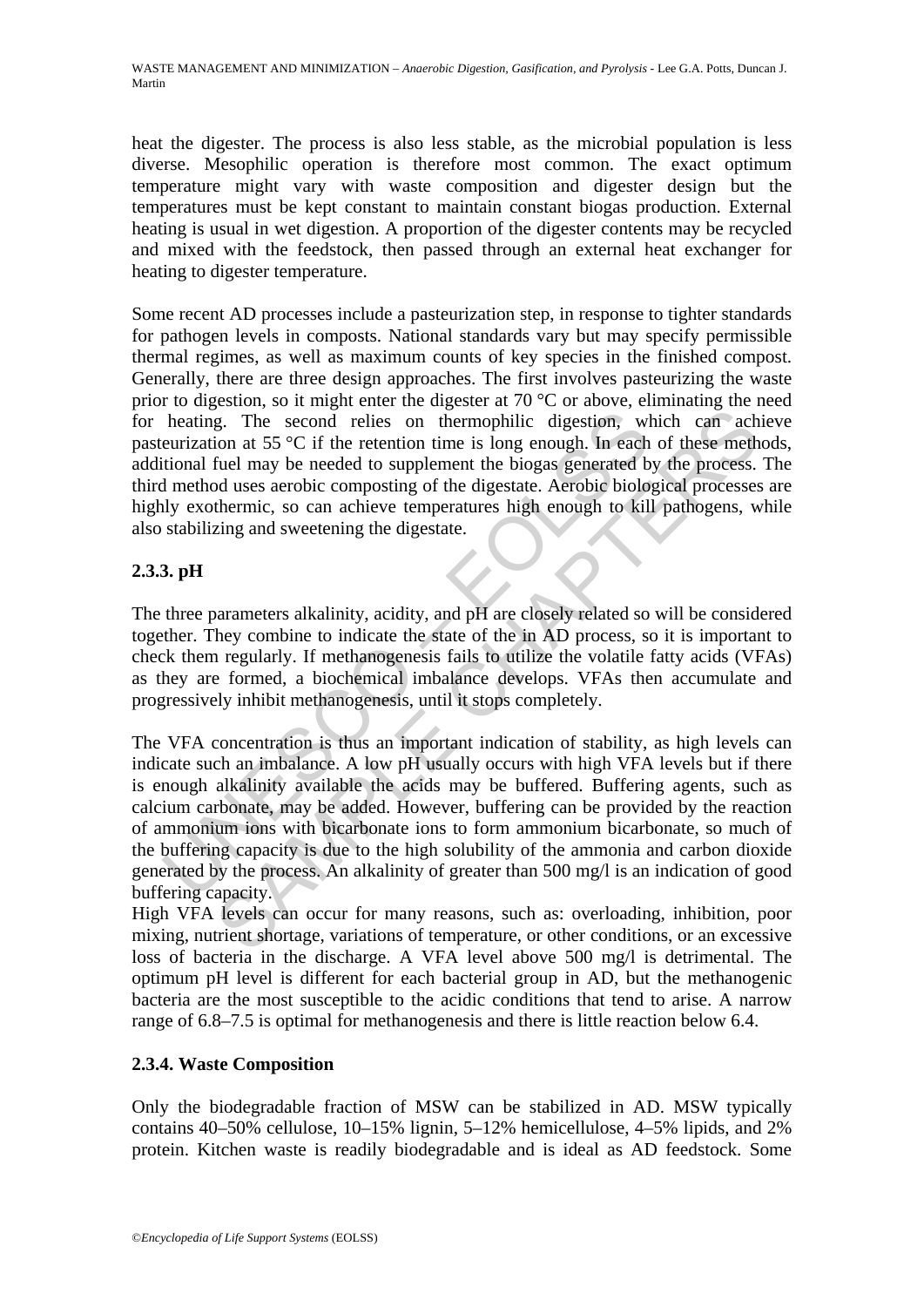paper wastes are also suitable for AD but there is a public preference for recycling such materials. Garden wastes can be digested but are more suitable for aerobic composting, as woody materials contain lignin, which is stable in an anaerobic environment. However, such wastes are commonly found in the feedstock for digesters.

The waste source and the degree of preseparation control the amount of nonbiodegradable matter in the feedstock. At best, this is unaffected by the process and takes up space in the digester. Often, however, it is inhibitory or reduces the quality of the digestate, so it is advantageous to remove it before digestion. After this sorting, the biodegradable fraction is usually reduced in size prior to digestion, commonly by use of a pulverizer, in which the waste is physically broken down and water is added. An alternative method uses a hydropulper, in which water breaks up the waste.

#### **2.3.5. Gas Phase Composition**

The methanogenic bacteria are very sensitive to molecular oxygen, requiring a redox potential below -330mV. The start up of anaerobic digesters can be a slow process due to the initial presence of air.

5. Gas Phase Composition<br>methanogenic bacteria are very sensitive to molecular oxygen,<br>methanogenic bacteria are very sensitive to molecular oxygen,<br>metal below -330mV. The start up of anaerobic digesters can be i<br>e initia Studies of the digestion of sewage sludge have shown that high partial pressures of carbon dioxide also affect methane production. The mechanism of carbon dioxide inhibition is not clearly understood but it may be due to the reduced pH, to damage to the cell membrane or to the inhibition of key enzymes. The partial pressure of carbon dioxide rises quickly at start up in MSW digestion, to approach 100%, before falling again when methanogenesis begins, so may also have an inhibitory effect. Methane, however, does not affect methanogenesis greatly, even at high partial pressures. The VFA concentration rises but does not exceed safe limits.

**Phase Composition**<br>
mogenic bacteria are very sensitive to molecular oxygen, requiring a relow -330mV. The start up of anaerobic digesters can be a slow process<br>
al presence of air.<br>
the digestion of sewage sludge have s The hydrogen produced by acidogenesis and acetogenesis can adversely affect microbial metabolism but both the hydrogentrophic methanogens and the sulfatereducing bacteria can utilize it. At the low hydrogen concentrations typical of a wellbalanced process, the products of acidogenesis are hydrogen, carbon dioxide, and acetic acid. However, at high concentrations the acetic acid is replaced by related compounds, such as butyric and propionic acids, which cannot be utilized in methanogenesis. However, provided the partial pressure of hydrogen is below  $9x10^{-5}$  atmospheres, the acetogenic bacteria convert these higher acids to acetic acid. Failing this, they accumulate, inhibiting methanogenesis, so that the VFA concentration also rises. A balance between the generation and consumption of hydrogen is therefore essential and hydrogen concentrations can be a further indicator of the state of the process. Hydrogen is harder to measure than pH or VFA but can give earlier warning of imbalance.

#### **2.3.6. Retention Time**

The waste must be held in the digester until biological stabilization is complete. The retention time for single-stage mesophilic digestion is 12–25 days but 6 days can suffice under thermophilic conditions. Even this requires a large digester, a major contributor to the high capital costs of AD.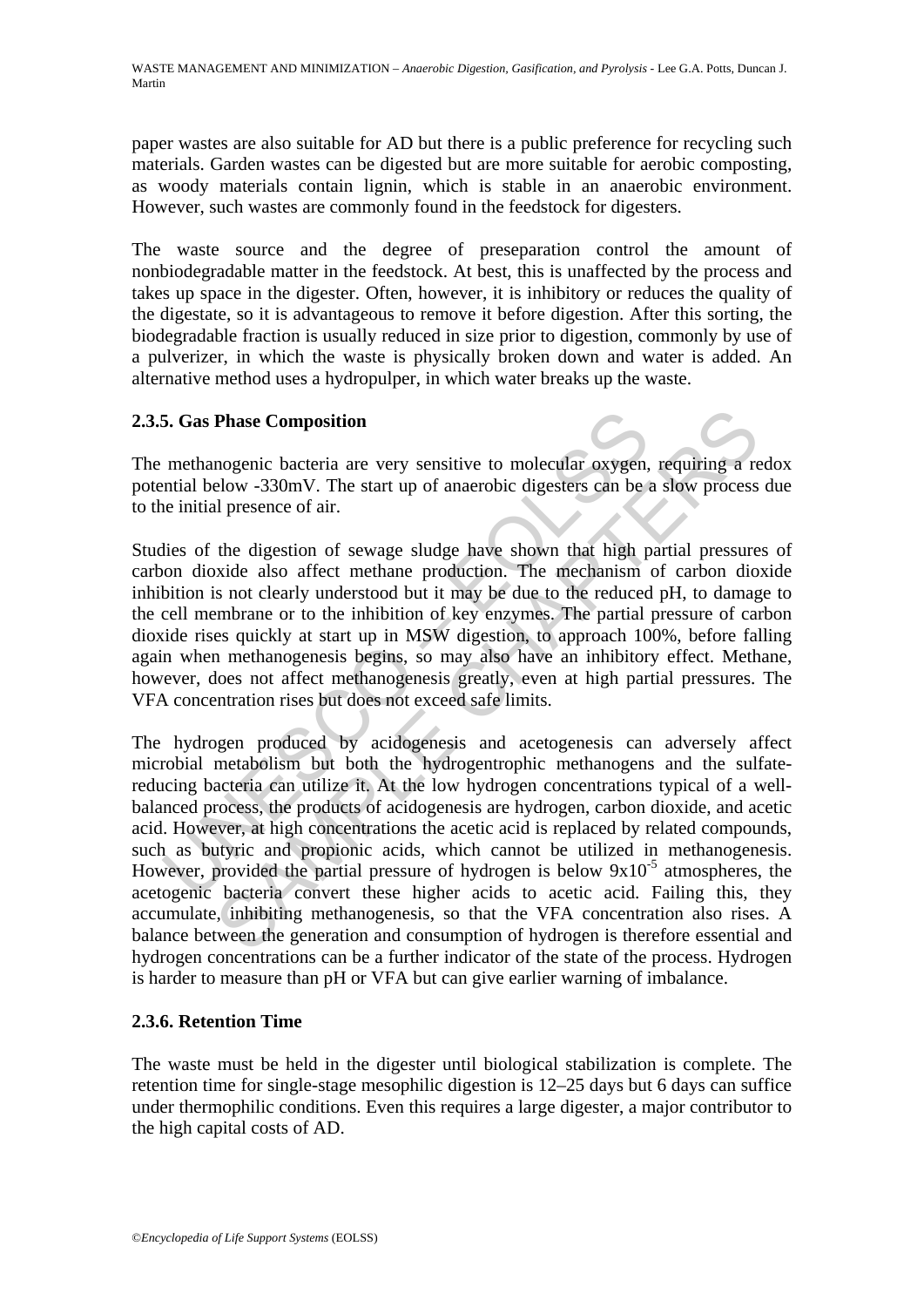- -
- -
- -

# TO ACCESS ALL THE **25 PAGES** OF THIS CHAPTER, Visi[t: http://www.eolss.net/Eolss-sampleAllChapter.aspx](https://www.eolss.net/ebooklib/sc_cart.aspx?File=E4-13-04-03)

#### **Bibliography**

Bridgewater A.V. and Evans G.D. (1993). *An Assessment of Thermochemical Conversion Systems for Processing Biomass and Refuse*, Report number B/T1/00207/REP, Harwell, UK: Energy Technology Support Unit. [A general report on the status of pyrolysis and gasification technologies for the treatment of wastes.]

or Unit. [A general report on the status of pyrolysis and gasification technolates.]<br>Bioenergy (1996). Biogas from Municipal solid waste: Overview of Systerobic Digestion of MSW. Energy Recovery from MSW. Task Anaerobiel, IEA Bioenergy (1996). Biogas from Municipal solid waste: Overview of Systems and Markets for Anaerobic Digestion of MSW. Energy Recovery from MSW. Task Anaerobic Digestion Activity, Harwell, UK: National Renewable Energy Laboratory. [A general report on the anaerobic digestion of municipal solid waste.]

IEA Bioenergy (1998). *Advanced Thermal Conversion Technologies for Energy from Solid Waste*, Harwell, UK: IEA CADDET Center for Renewable Energy, Energy Technology Support Unit. [Review document for pyrolysis and gasification, highlights developments, and conducts comparisons with mass burn incineration.]

Institute of Wastes Management (1998). *Anaerobic Digestion*, report by the Working Group on Anaerobic Digestion, Northampton, UK: Institute of Wastes Management.

Martin D J. (1999). Mass-transfer limitations in solid-state digestion, *Biotechnology Letters*, **21**(9), pp. 809–814 (September 1999). [A report on the importance of seed particle size in the application of AD to raw MSW.]

Martin D J. A novel mathematical model of solid-state digestion, *Biotechnology Letters* (in press – to be published January–February 2000). [A very simple model of AD, based on localized reaction at a slowly advancing interface between the raw and stabilized waste. This suggests that close initial spacing of the seed particles would accelerate the process.]

#### **Biographical Sketches**

. [A general report on the status of pyrolysis and gastification technologies for the treat<br>gy (1996). Biogas from Municipal solid waste: Overview of Systems and Market<br>pigestion of MSW. Energy Recovery from MSW. Task Ana **Lee G.A. Potts** is a graduate of the University of Sheffield with a BEng in Chemical Process Engineering with Biotechnology. He then studied for a PhD with the research focussing upon anaerobic digestion of solid waste at the University of Nottingham. He worked for Greenways Waste Management (now known as Hanson Waste Management) a leading waste management company within the United Kingdom. This position was to investigate alternative solid waste treatment, recycling, and disposal methods to sanitary landfilling. He was also involved in the project management of the installation of a landfill gas utilization plant. He is now with Biwater Treatment designing wastewater treatment plants for water companies within the United Kingdom and overseas.

**Duncan J. Martin** is a graduate of Birmingham University, with BSc in Chemical Engineering, MSc in Biological Engineering and PhD in Chemical Engineering. He is a Member of the Institution of Chemical Engineers, the Institute of Wastes Management and the International Solid Waste Association. He has worked in the industrial enzyme and Scotch whisky businesses before moving into academia. Now at the Department of Chemical Engineering of NUST in Bulawayo, Zimbabwe, after periods with Teesside Polytechnic and The University of Nottingham. Primary research and teaching interests in Environmental Protection. His main research focus is on solid-state digestion (SSD), the application of anaerobic digestion to a moist bed of solid wastes. He has recently developed a heterogeneous model of the SSD process, radically different from previous hypotheses. This proposes that the major biodegradation